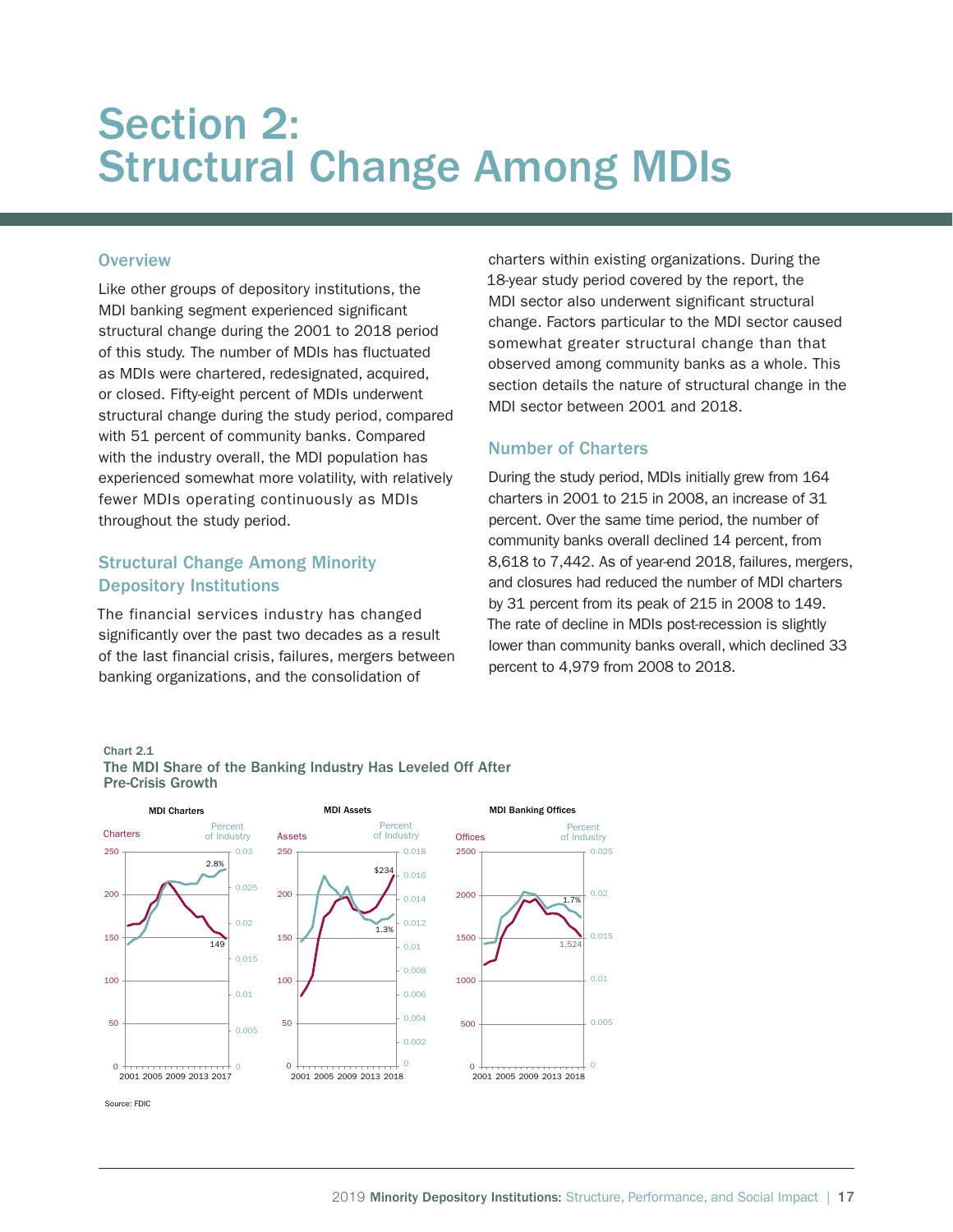MDI assets nearly tripled from \$82 billion to \$234 billion between 2001 and 2018. As shown in Chart 2.1, page 17, the size of the MDI sector grew rapidly in the years preceding the recent financial crisis, dramatically contracted during the recent recession, and began recovering in 2013. By 2016, MDI assets had surpassed pre-recession highs, and they continue to grow in absolute terms. Although MDIs held only 1.3 percent of bank industry assets in 2018, compared with their peak of 1.6 percent in 2005, this represents an increase in the MDI share of industry assets from 1.0 percent in 2001.

The decline in the number of charters in the MDI sector is related to several factors, including bank failures. Over the study period, MDIs were about two and a half times as likely to fail as all other banks. Between year-end 2001 and year-end 2018, 40 MDIs failed (see Chart 2.2–d, page 20).

Most of the MDI failures occurred during the crisis or shortly thereafter. Among MDIs that failed, 42.5 percent had less than \$100 million in total assets, while the median asset size of the surviving MDIs was \$183 million. Many of these failures occurred in metro areas, where the recession hit already economically distressed communities.

The number of MDI charters has also declined because of voluntary mergers. During the study period, 41 MDIs were acquired by other MDIs, and an additional 39 MDIs were acquired by non-MDI

financial institutions (see Chart 2.2–c, page 20). Overall, almost 3,200 banks were merged into other institutions during the same time period, 2002 to 2018.

While 14 MDIs reporting at year-end 2018 were chartered between 2005 and 2007 (see Chart 2.2–a, page 19), a sharp slowdown in the creation of new MDIs followed, paralleling the trend in de novo community bank formation. In January 2019, the FDIC approved a deposit insurance application for a new African American MDI in Washington, DC. The institution is currently raising capital and satisfying other conditions before its charter is granted. If granted, it will be the first de novo MDI in 10 years.<sup>13</sup>

Over the past 18 years, many existing institutions were newly designated as MDIs, while far fewer institutions lost MDI status (see Chart 2.2–b, page 19). Redesignations were the most important source of growth for the MDI sector over much of the study period. The new designations can occur because of a change in control or the composition of the management structure, or because existing institutions that already qualified as MDIs request designation as MDIs.

13From 2011 through 2018, there were 19 newly chartered FDIC-insured institutions, representing 0.25 percent of the total number of institutions as of year-end 2010. The MDI de novo would represent 0.67 percent of total MDI institutions as of year-end 2018. Historically, the vast majority of new charters are de novo institutions.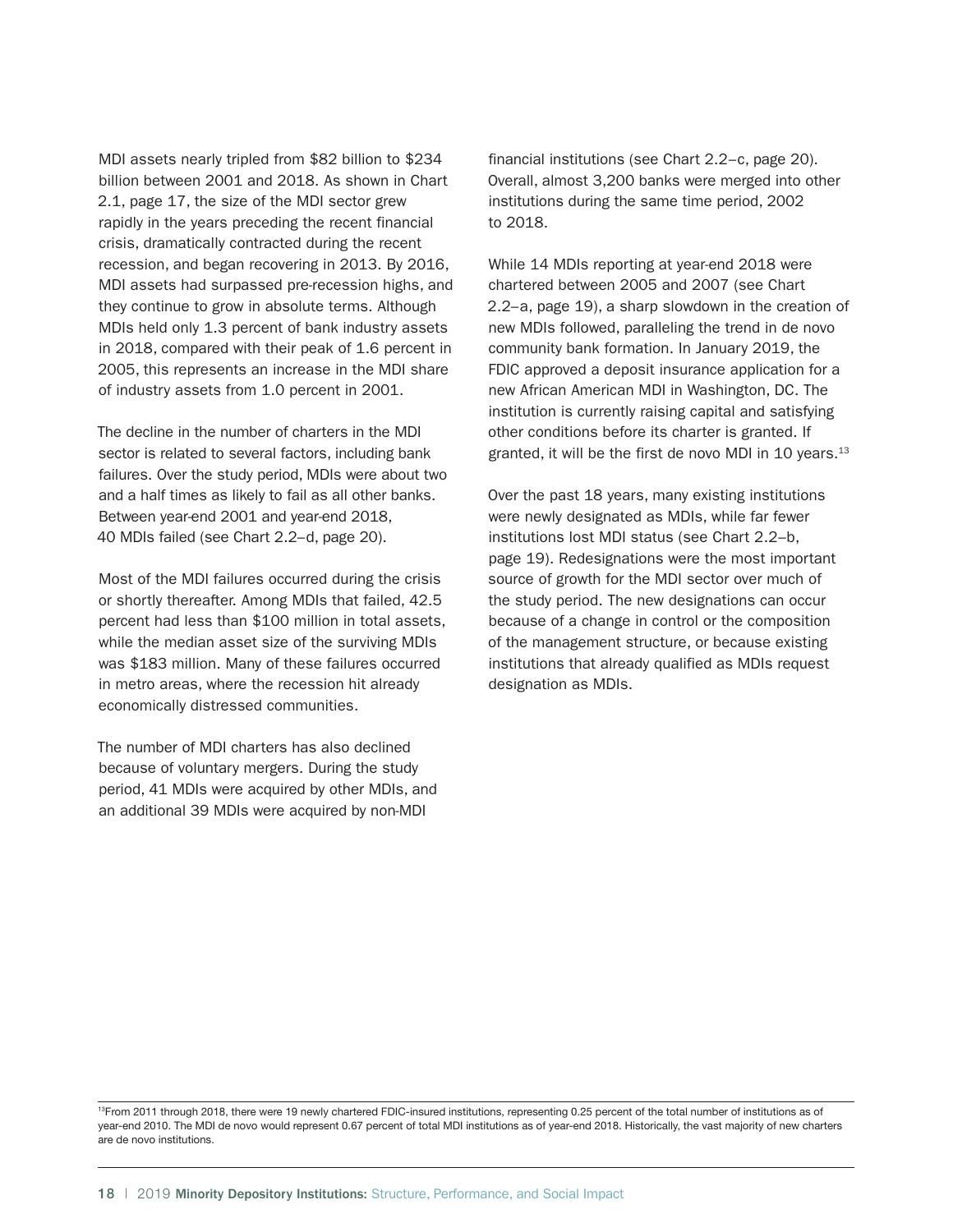# Chart 2.2 Sources of Structural Change Among FDIC-Insured MDIs, 2001 to 2018





Source: FDIC





Annual Number of Institutions Redesignated

Source: FDIC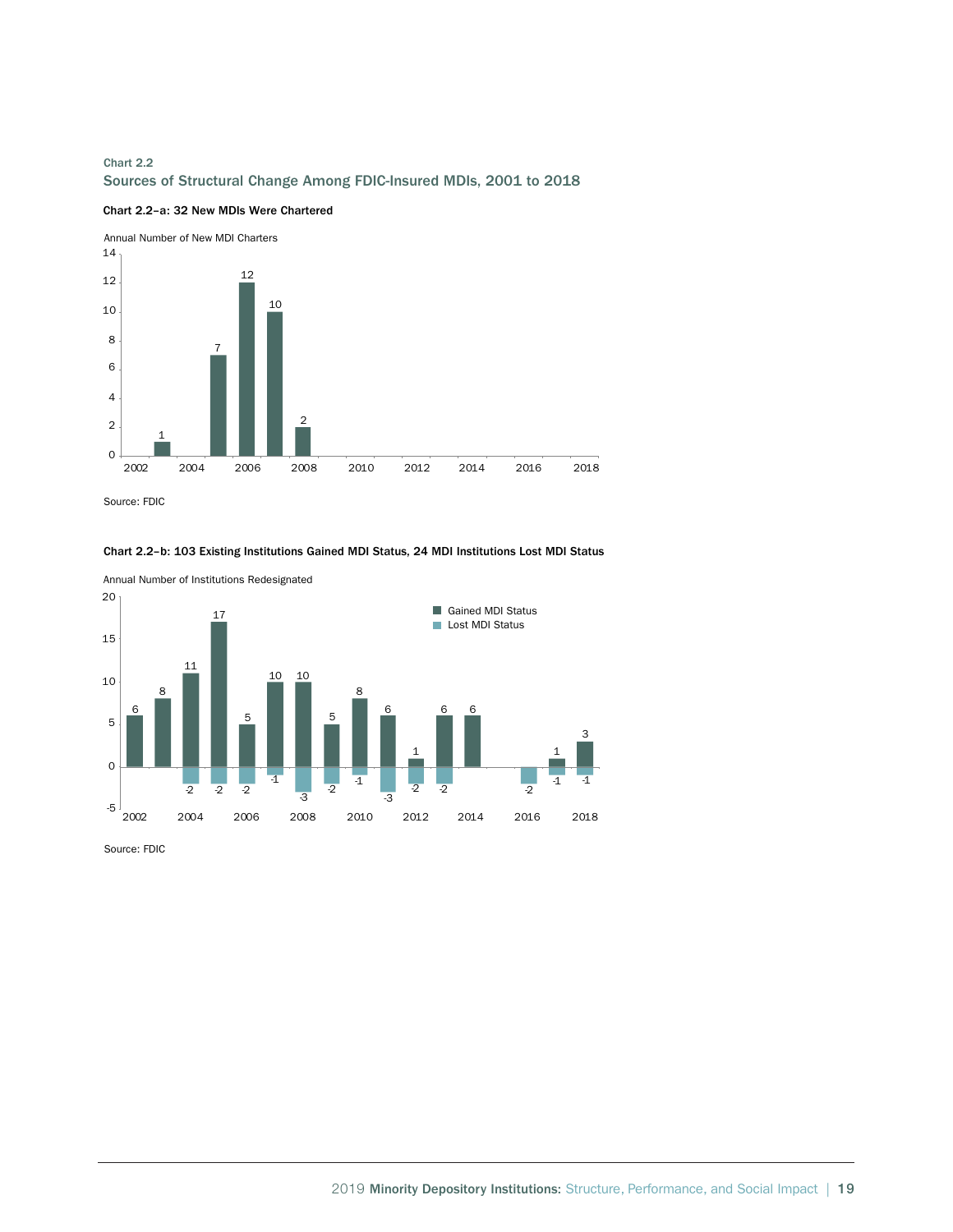## Chart 2.2 (continued) Sources of Structural Change Among FDIC-Insured MDIs, 2001 to 2018

Chart 2.2–c: 80 MDIs Were Acquired in Voluntary Mergers, 6 MDIs Voluntarily Closed

Annual Number of MDI Mergers or Voluntary Closures



Source: FDIC



#### Chart 2.2–d: 40 MDIs Failed

Source: FDIC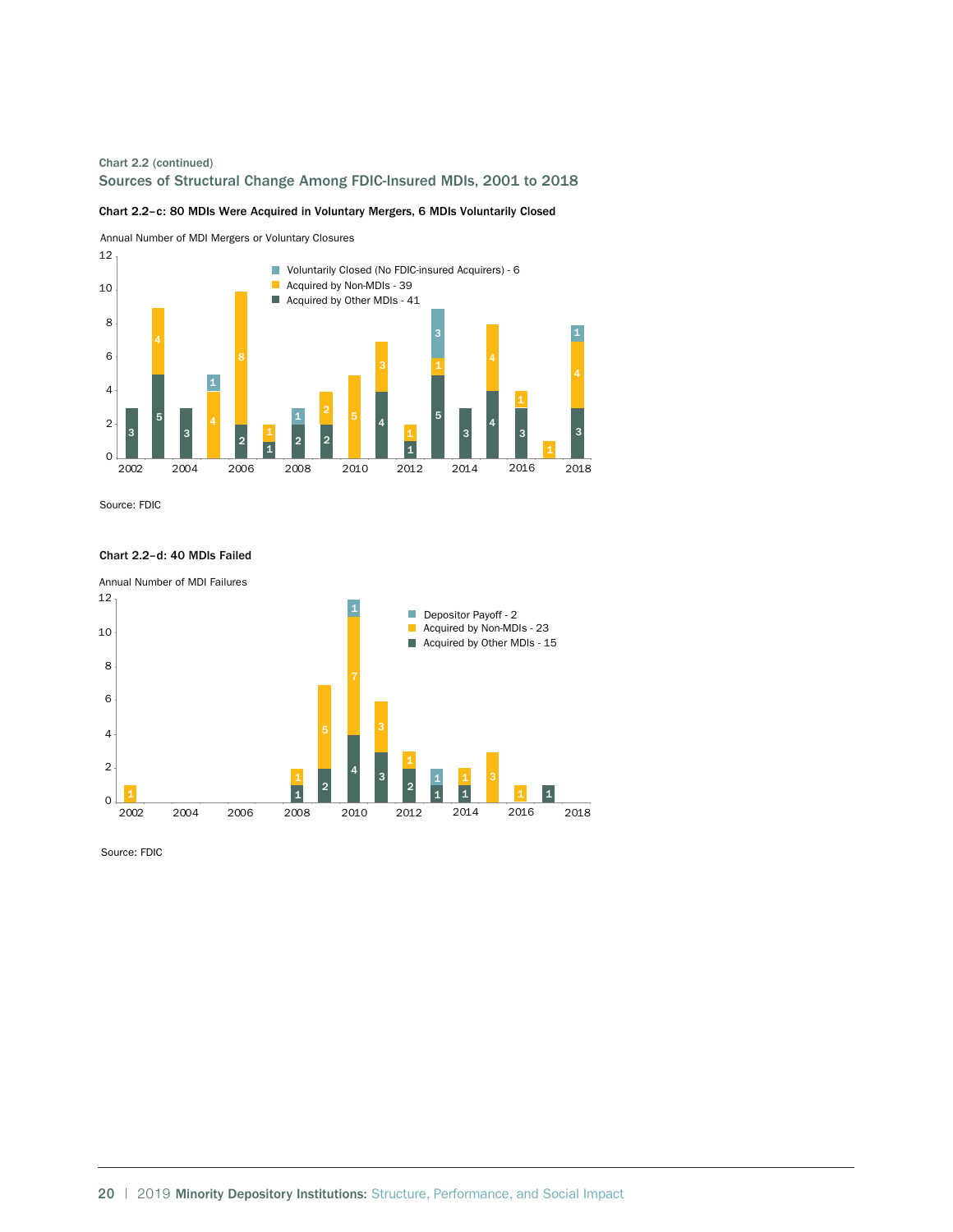Chart 2.3 depicts the net effect of new charters, mergers, failures, and redesignations during the study period. A total of 103 institutions were redesignated as MDIs, compared with 24 institutions that lost MDI status. Voluntary mergers were the greatest contributing factor to the consolidation of MDI charters, reflecting a trend among community banks during the study period. The number of community banks declined by 42.2 percent, from

8,618 in 2001 to 4,979 in 2018, owing to failures, voluntary mergers and other voluntary closings, and redesignations of institutions that met the community bank criteria outlined in Chapter 1 of the *FDIC Community Banking Study.* By comparison, the number of MDIs declined by 9.1 percent from 164 in 2001 to 149 in 2018.

#### Chart 2.3



Voluntary Mergers Are the Greatest Source of Consolidation Among MDIs

Source: FDIC

# Impact of Structural Change on the Assets Controlled by MDIs

One of the stated goals of Section 308 of the Financial Institutions Reform, Recovery, and Enforcement Act (FIRREA) is to preserve, "the minority character in cases involving mergers or acquisitions…."14 As MDIs have failed or merged, questions have been raised as to whether these institutions are being acquired by entities that may not be focused on addressing the financial needs of minority communities.

Of the 80 MDIs acquired through voluntary mergers during the study period, slightly more than half (41 institutions) were acquired by other MDIs. In addition, of the 40 MDIs that failed during the study period, 15 (38 percent) were acquired by other MDIs. Although these percentages might seem low, a much larger share of the total assets of closed MDIs remained under the control of other MDIs after acquisition. For example, most of the assets of the 118 MDIs acquired through mergers or failures during the study period were acquired by other MDIs (see Chart 2.4, page 22).<sup>15</sup> In all, more than three-fourths of the assets of the merged institutions and 86 percent of the assets of the failed institutions remained with MDI institutions.

<sup>1412</sup> U.S.C. 1463(a)(2) Note.

<sup>&</sup>lt;sup>15</sup>Two failed banks had no acquirers as they were resolved as payouts.